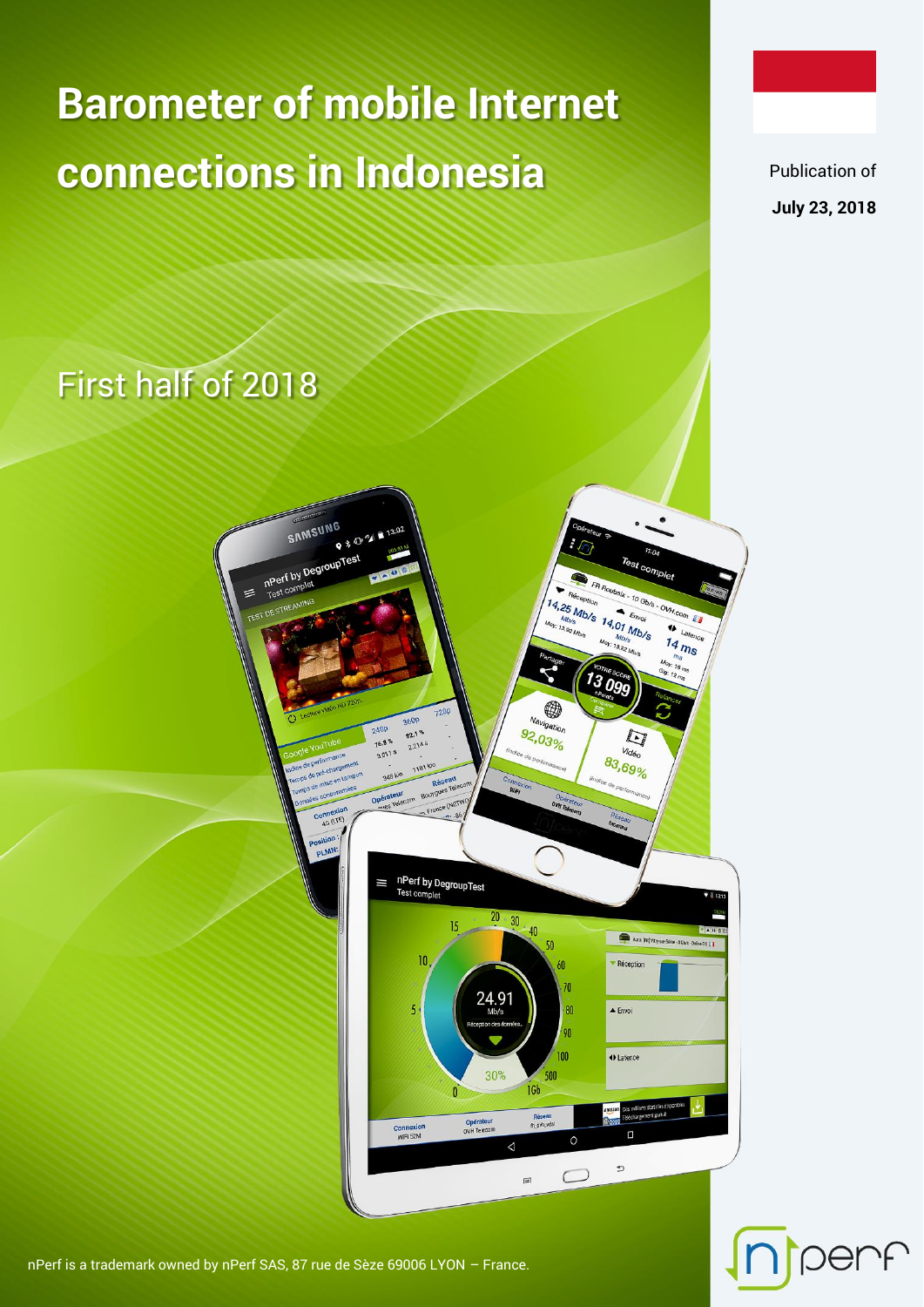#### **Contents**

| $\mathbf{1}$ |       |  |  |  |  |
|--------------|-------|--|--|--|--|
|              | 1.1   |  |  |  |  |
|              | 1.2   |  |  |  |  |
| 2            |       |  |  |  |  |
|              | 2.1   |  |  |  |  |
|              | 2.2   |  |  |  |  |
|              | 2.3   |  |  |  |  |
|              | 2.4   |  |  |  |  |
|              | 2.5   |  |  |  |  |
|              | 2.6   |  |  |  |  |
|              | 2.7   |  |  |  |  |
|              | 2.8   |  |  |  |  |
|              | 2.9   |  |  |  |  |
| 3            |       |  |  |  |  |
| 4            |       |  |  |  |  |
| 5            |       |  |  |  |  |
|              | 5.1   |  |  |  |  |
|              | 5.1.1 |  |  |  |  |
|              | 5.1.2 |  |  |  |  |
|              | 5.1.3 |  |  |  |  |
|              | 5.1.4 |  |  |  |  |
|              | 5.2   |  |  |  |  |

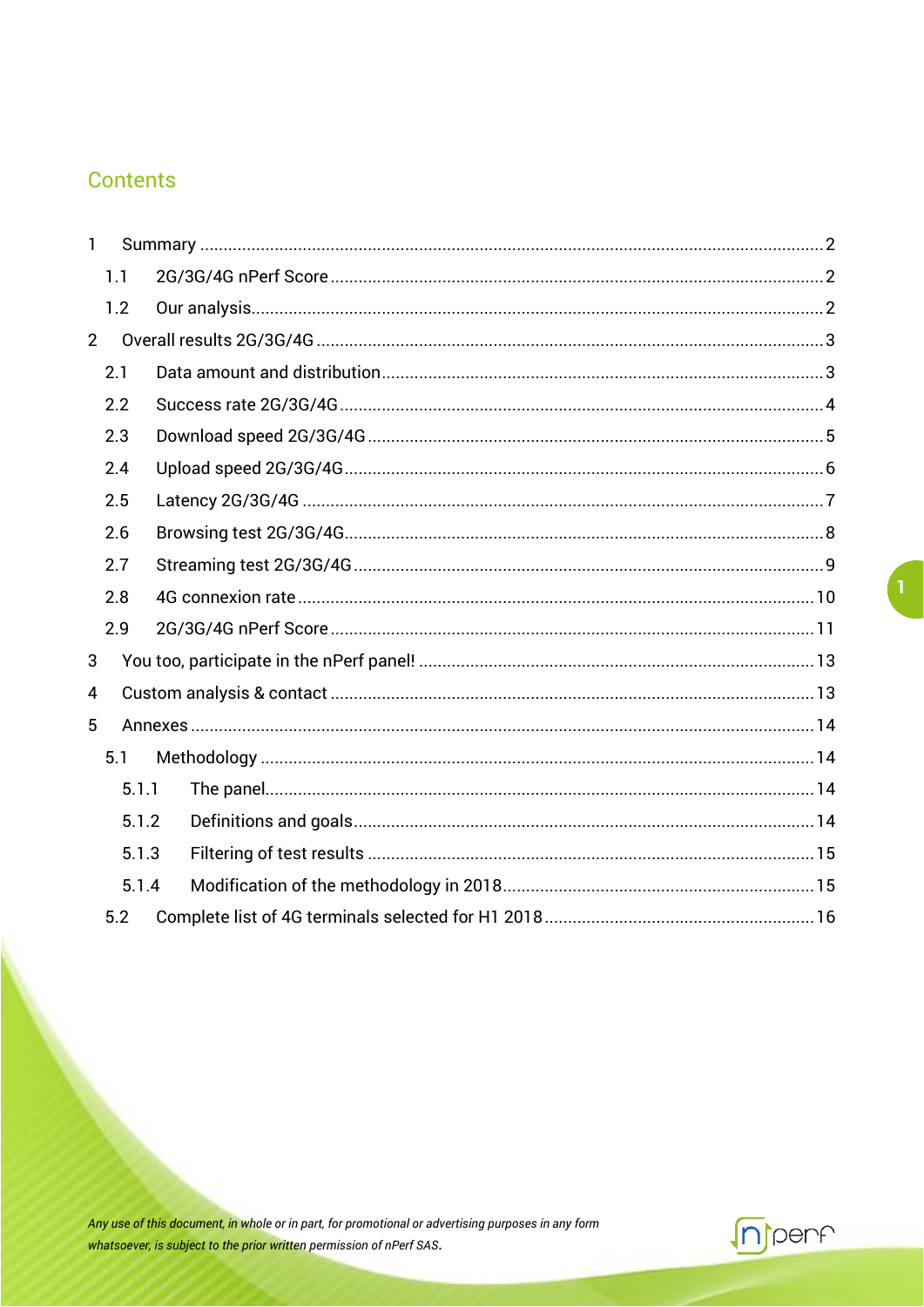## <span id="page-2-0"></span>**1 Summary**

#### <span id="page-2-1"></span>1.1 2G/3G/4G nPerf Score

Results, all cellular generations combined, from tests performed on 4G-compatible terminals.



## **The best mobile network in H1 2018 :**

#### **Smartfren has provided the best mobile Internet services in the first half of 2018.**

#### <span id="page-2-2"></span>1.2 Our analysis

During the first six months of 2018, nPerf users in Indonesia have collected 319,552 tests, including speed tests, streaming tests and browsing tests.

#### **Smartfren takes first place in the nPerf ranking**

Smartfren has dramatically improved the quality of its network, including increasing throughputs and decreasing latency. This propels him to the top of the ranking.

Indeed, with a download speed of 13,94 Mb/s, Smartfren is far away from any other operators. Telkomsel who lost his first place is second with a download speed of 6,27 Mb/s, less than twice Smartfren speed ! Smartfren has got a very good latency performance which is an important criteria for gamers.

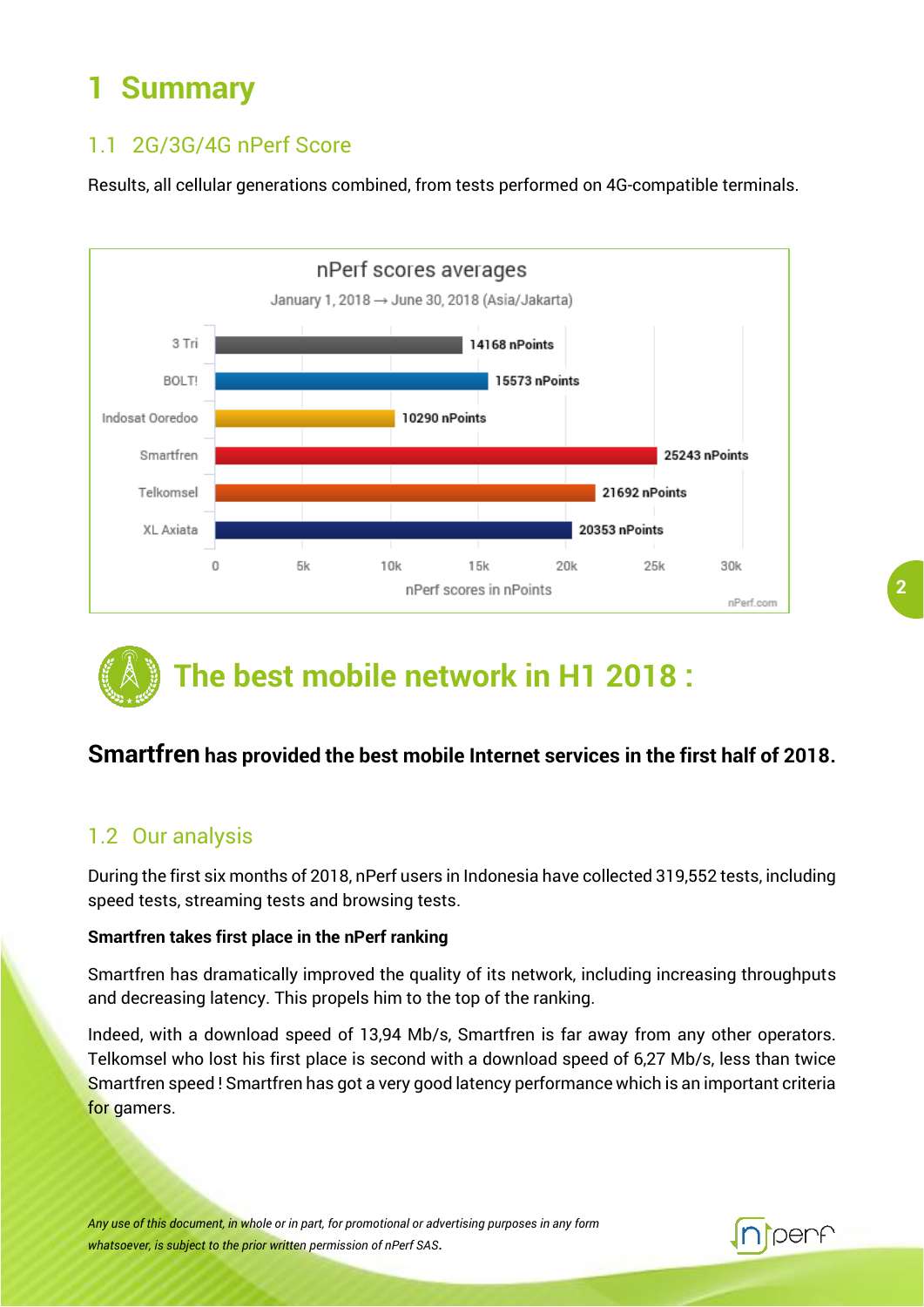#### **Indonesia Networks suffer from capacities**

When we look at the download speed we notice that most of the mobile carriers deliver a speed that is limited for intensive uses such has streaming in High definition.

#### **XL Axiata back in the competition**

Note that XL Axiata has also made good progress this semester and catches up with Telkomsel, which is falling in its performance.

#### **Big suspense for the second half**

When we look at the performance of Smartfren, Xl Axiata, Bolt! And Telkomsel since the beginning of May, we notice that the four operators increased their performances and are very close to each other's. This suggest that the battle for the network performance will be hard for the end of the year.

### <span id="page-3-0"></span>**2 Overall results 2G/3G/4G**

Results, all cellular generations combined, from tests performed on 4G-compatible terminals.

#### <span id="page-3-1"></span>2.1 Data amount and distribution

The nPerf application allows the user to perform a full test or each test separately. Between **January 1, 2018** and **June 30, 2018**, we counted **319.552** tests, distributed as follows, after filtering (see §5.1.3):

| <b>Technology</b> | <b>Speed</b> | <b>Browsing</b> | <b>Streaming</b> |
|-------------------|--------------|-----------------|------------------|
| 2G/3G/4G          | 141.107      | 52.310          | 41.622           |



The overall breakdown of the tests per provider is as follows:

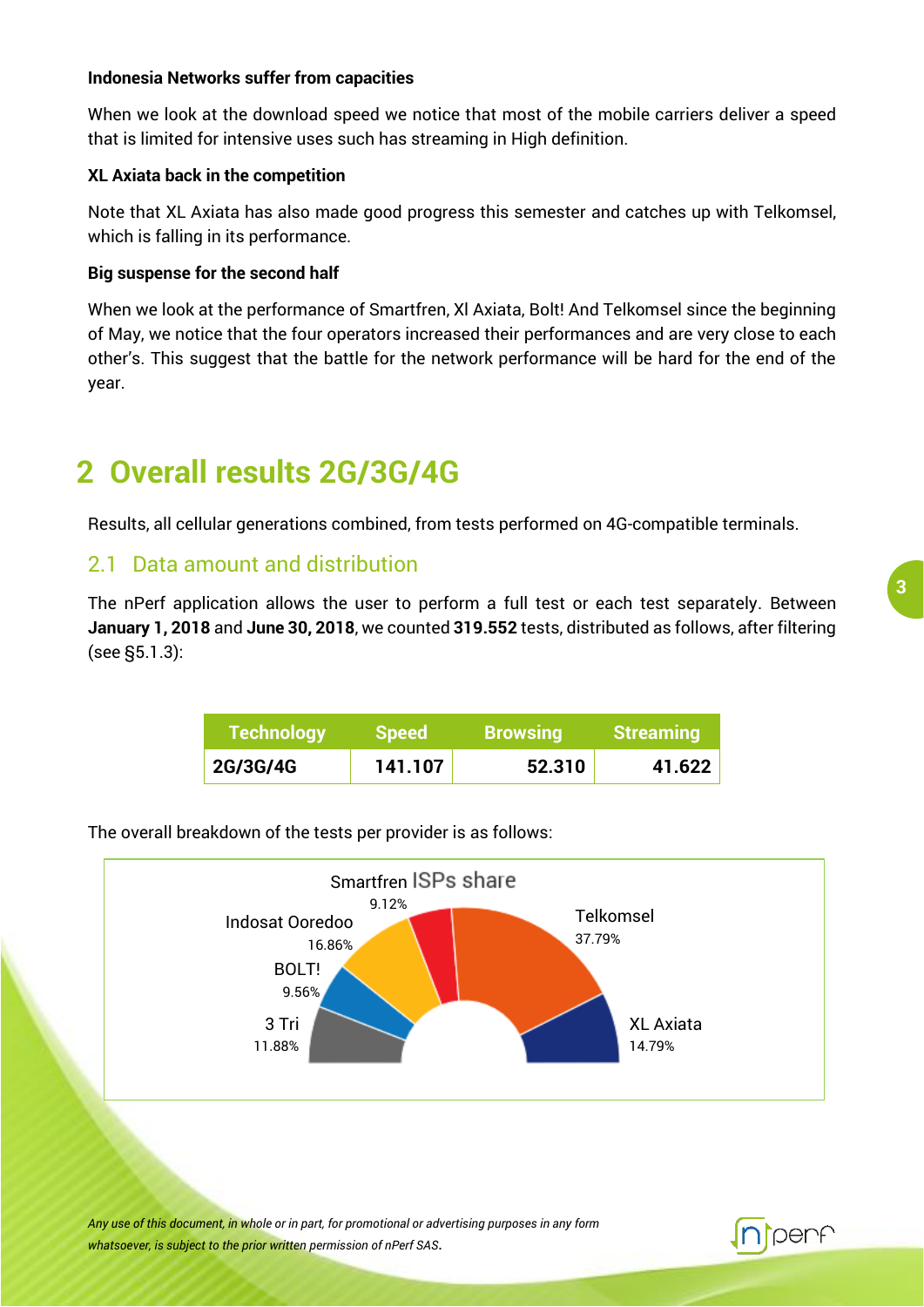#### <span id="page-4-0"></span>2.2 Success rate 2G/3G/4G



The success rate is the number of successful tests compared to the number of tests performed.

**Smartfren has provided the best average success ratio during the first half of 2018.**



Evolution of the success rate throughout the first semester. We can note technical issues with Telkomsel and BOLT 's networks in March and May.

*Any use of this document, in whole or in part, for promotional or advertising purposes in any form whatsoever, is subject to the prior written permission of nPerf SAS*.

**T**penf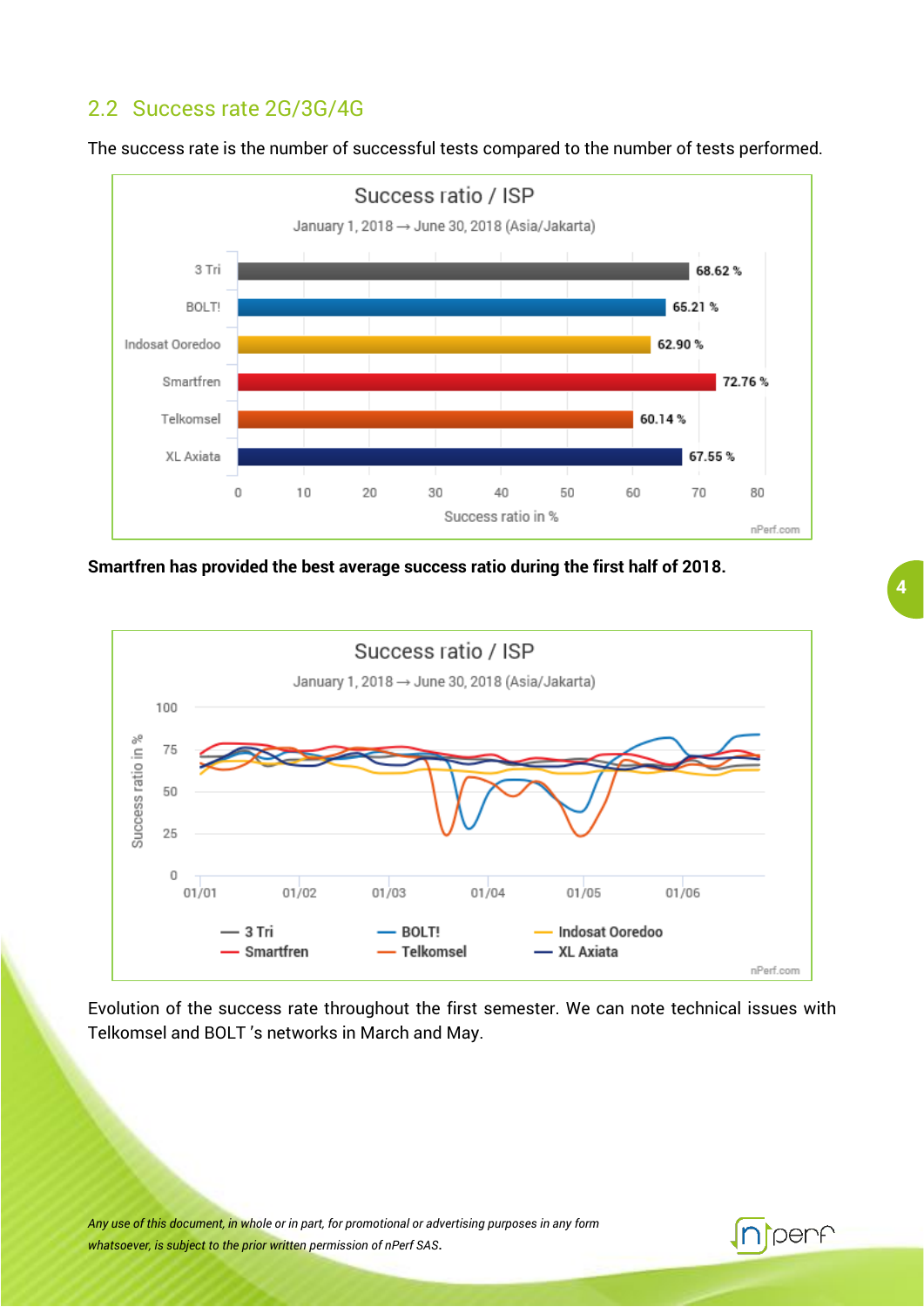#### <span id="page-5-0"></span>2.3 Download speed 2G/3G/4G



*The highest value is the best.*

#### **Smartfren has provided the best average download speed during the first half of 2018.**

Smartfren increased by 45% his download speed rate compared to 2017, and XL Axiata by 24%. BOLT! And Telkomsel dropped on average.



*The highest value is the best.*

This graph illustrates the ability of providers to maintain a constant download speed during the year, regardless of network load (number of connected clients).

Smartfren's speed is still high but it's going down in the last few months when BOLT!, Telkomsel and XL Axiata go back. Nice competition to follow next semester !

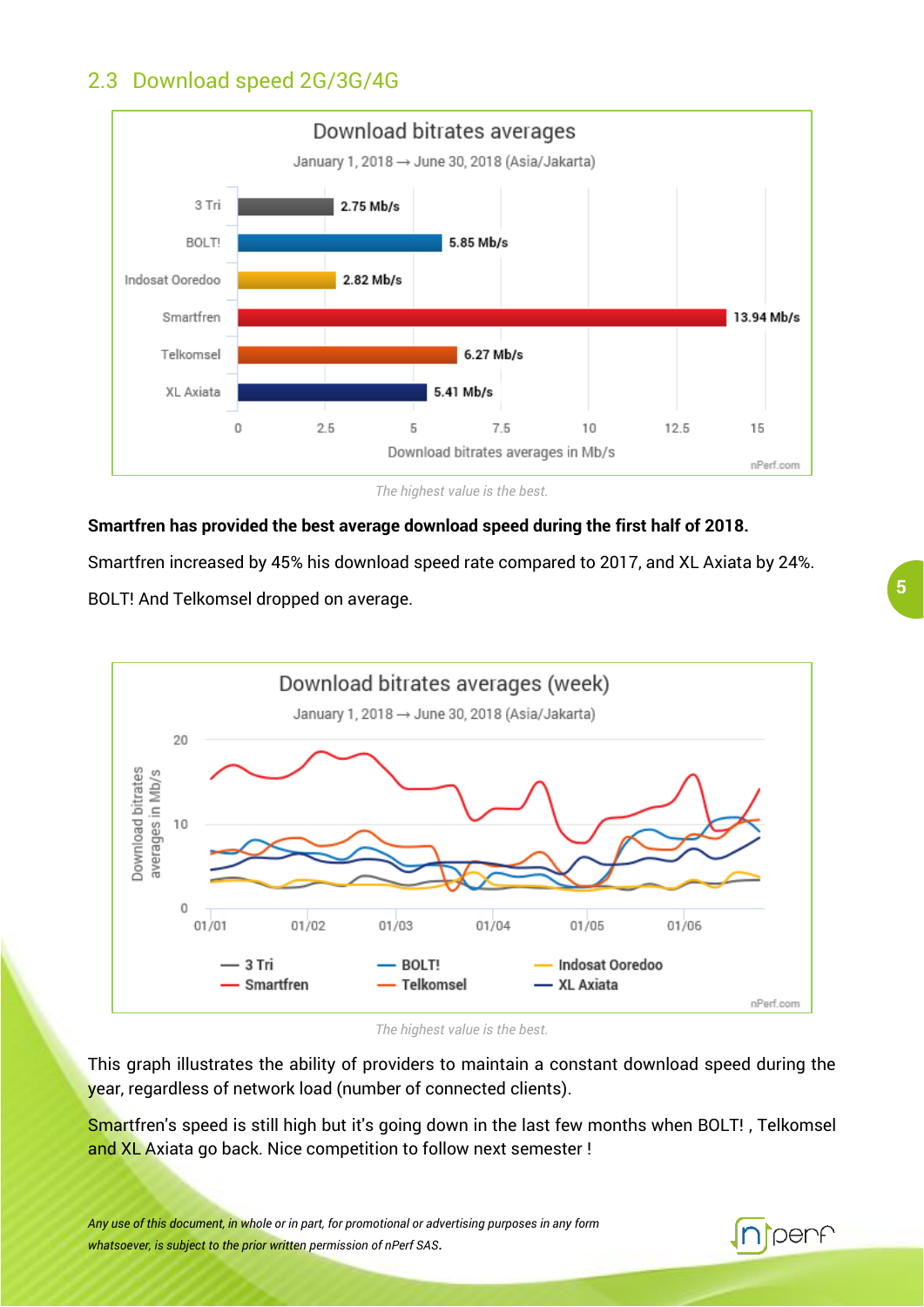

*The highest value is the best.*

This graph illustrates the ability of providers to ensure a constant download speed throughout the day, regardless of network load (number of connected clients). We note for all operators a significant decline in download speed late in the day.

#### <span id="page-6-0"></span>2.4 Upload speed 2G/3G/4G



*The highest value is the best.*

#### **Telkomsel has provided the best upload speed in the first half of 2018, as in 2017.**

Note nevertheless the very nice progressions of Smartfren, XL Axiata and 3 Tri while Telkomsel has significantly lowered its performance on average.

*Any use of this document, in whole or in part, for promotional or advertising purposes in any form whatsoever, is subject to the prior written permission of nPerf SAS*.

### **Perf**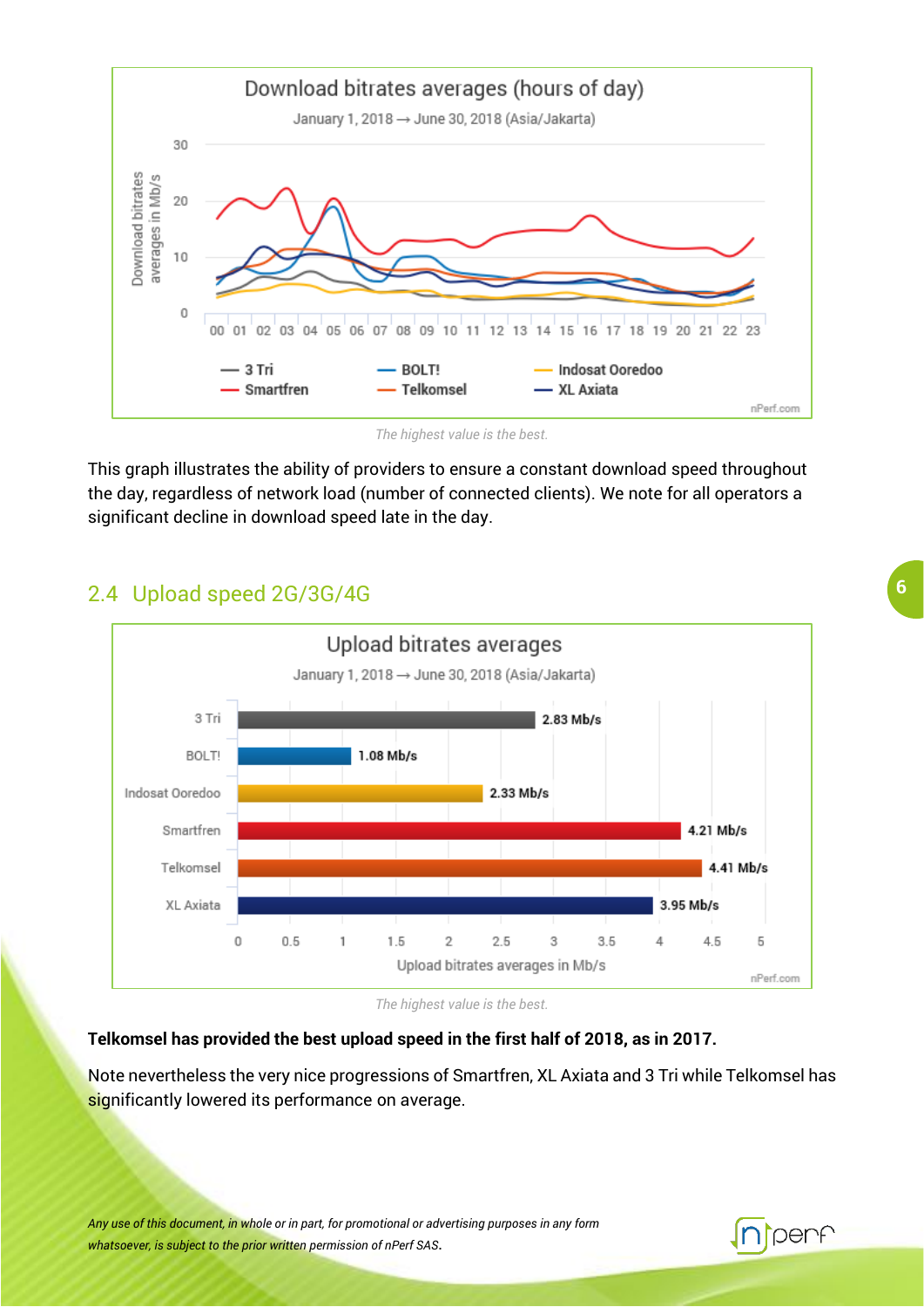

*The highest value is the best.*

This graph illustrates the ability of providers to maintain a constant upload speed during the year, regardless of network load (number of connected clients).

As for the downloads, in the last few months, Telkomsel and XL Axiata increased their performances in uploads.



#### <span id="page-7-0"></span>2.5 Latency 2G/3G/4G

*The lowest value is the best.*

#### **Smartfren has provided the best average latency during the first half of 2018.**

XL Axiata, 3 Tri and Smartfren have significantly improved their latency.

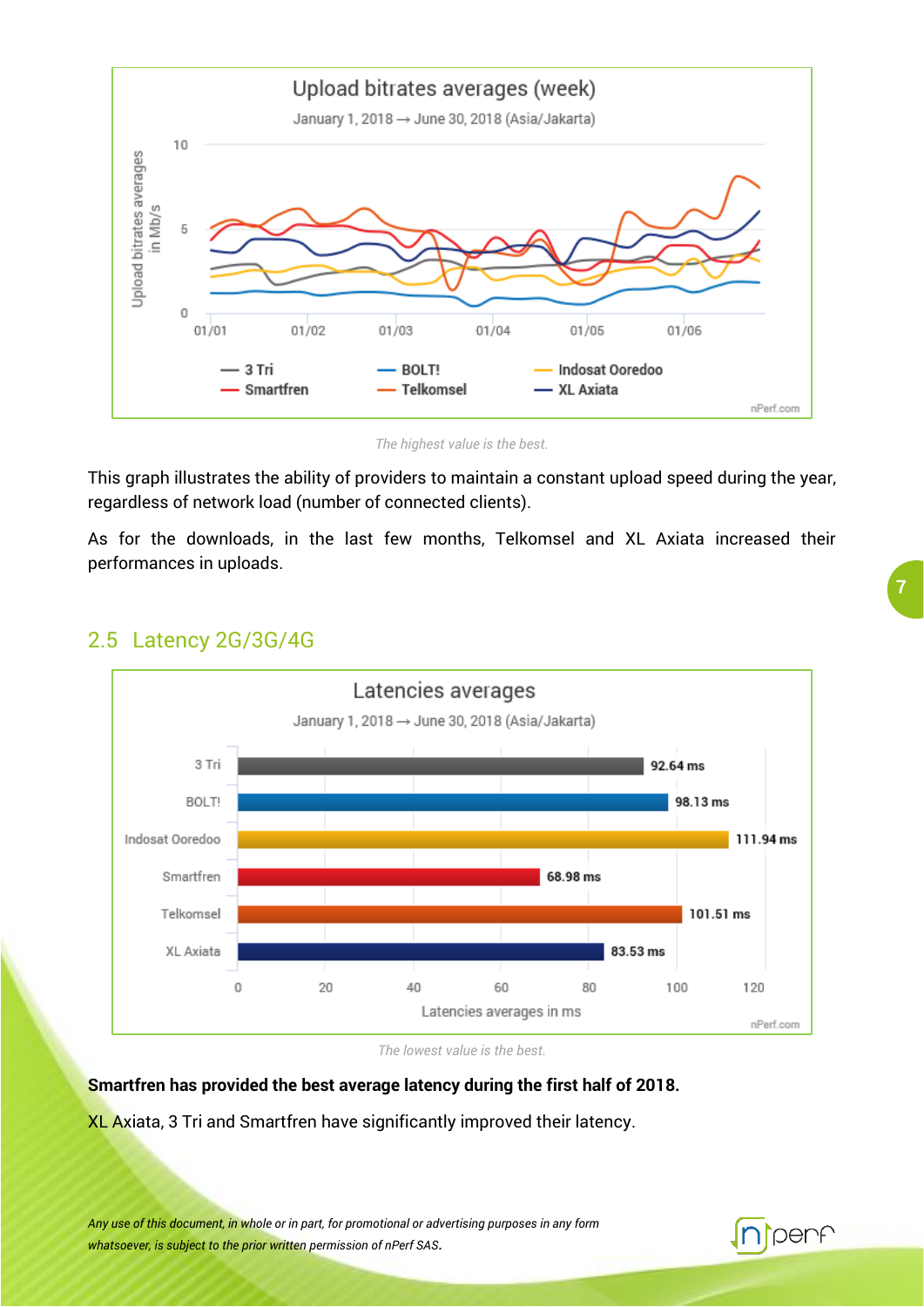

*The lowest value is the best.*

This graph illustrates the ability of providers to maintain a constant latency during the year, regardless of network load (number of connected clients).

#### <span id="page-8-0"></span>2.6 Browsing test 2G/3G/4G

Average performance of the loading times of the 5 websites most frequented by Indonesian Internet users (excluding YouTube).



*The highest value is the best.*

**During the first half of 2018, Telkomsel has proposed the best performance in Internet browsing, as in 2017.**

*Any use of this document, in whole or in part, for promotional or advertising purposes in any form whatsoever, is subject to the prior written permission of nPerf SAS*.

### **I**perf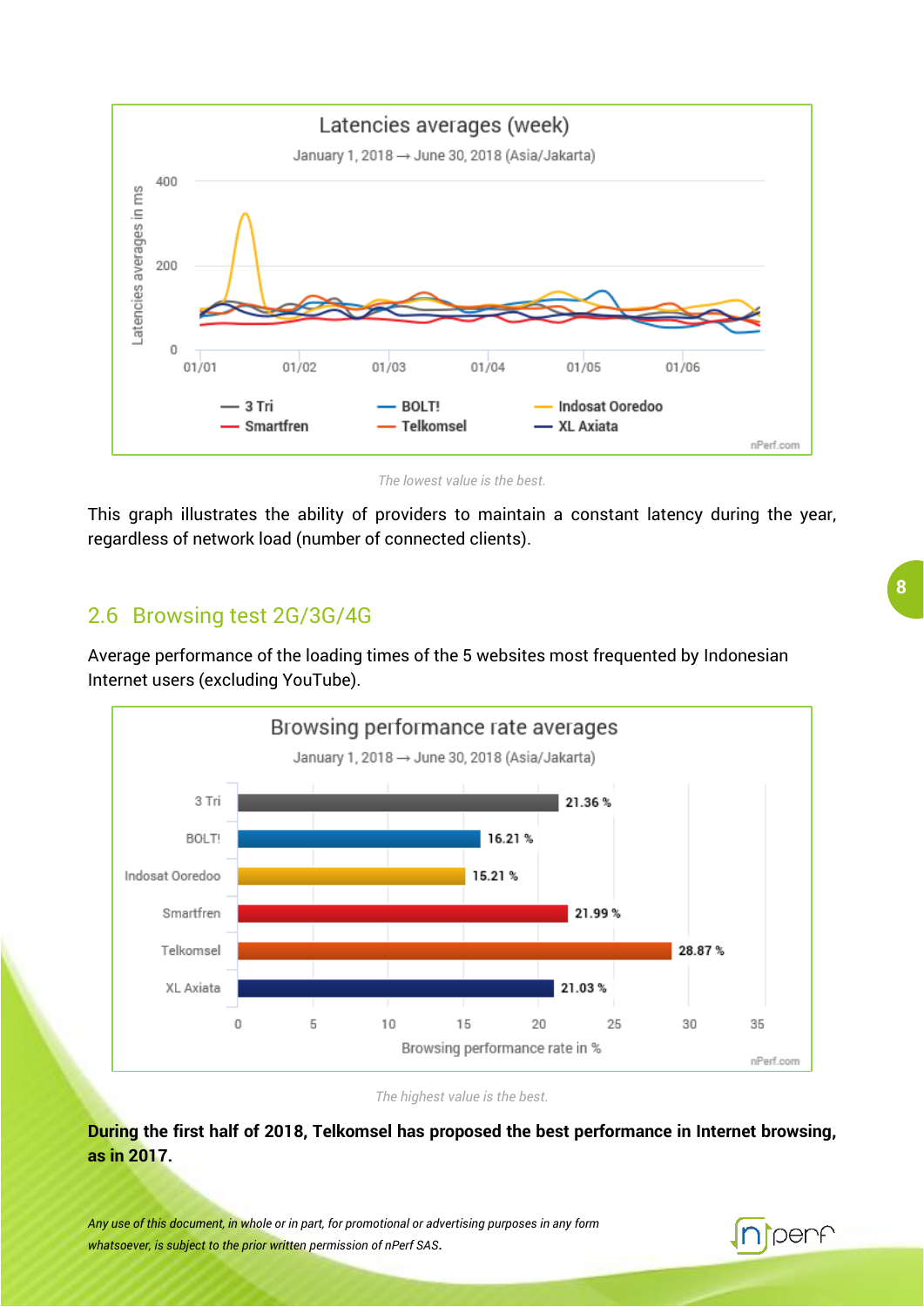

*The highest value is the best.*

This graph illustrates the ability of providers to maintain a constant browsing performance during the year, regardless of network load (number of connected clients).

#### <span id="page-9-0"></span>2.7 Streaming test 2G/3G/4G

Measuring the quality of watching a video on the YouTube streaming platform.



*The highest value is the best.*

**XL Axiata and BOLT! have proposed the best rate of performance in video streaming during the first half of 2018.**

*Any use of this document, in whole or in part, for promotional or advertising purposes in any form whatsoever, is subject to the prior written permission of nPerf SAS*.

#### **9**

penf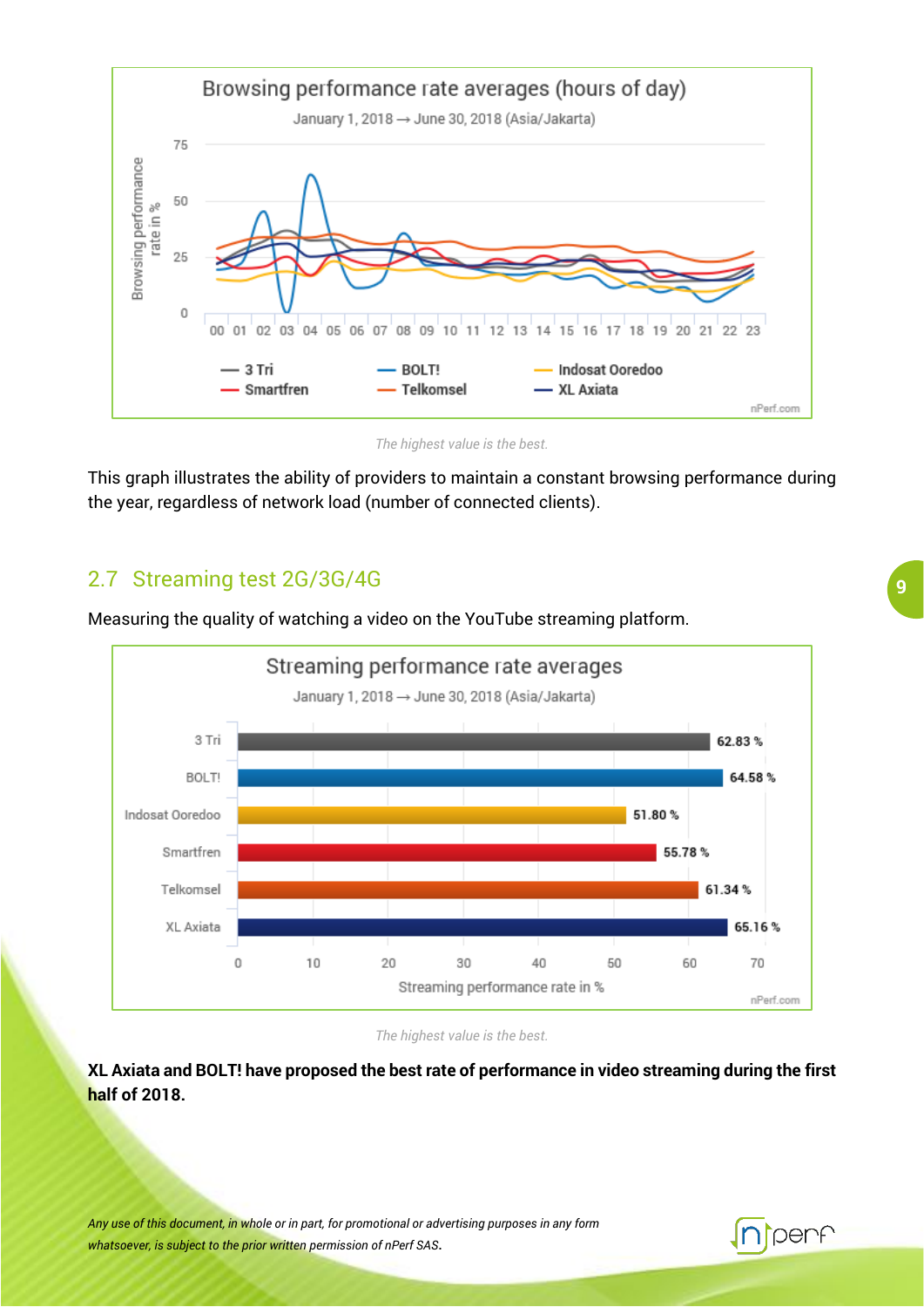

This graph illustrates the ability of providers to maintain a constant streaming performance during the year, regardless of network load (number of connected clients).

#### <span id="page-10-0"></span>2.8 4G connexion rate

nPerf data is used to determine the 4G and 4G+ connection rates. These indicators are calculated from test data from nPerf applications.

The principle is simple: for each operator, the number of tests performed in 4G or 4G+ on the total number of cellular tests is calculated. For the relevance of the result, all tests carried out on the terminals that do not make it possible to benefit from 4G are excluded beforehand.

Important note: we do not have the possibility to distinguish commercial offers. As a result, although they are few, users who do not benefit from a 4G plan but who have a 4G mobile are not excluded from the results.



Statistics based on 158,139 tests performed on 4G terminals. List of 4G terminals in annex.

**BOLT! and Smartfren have got the best 4G connection rate in the first half of 2018.**

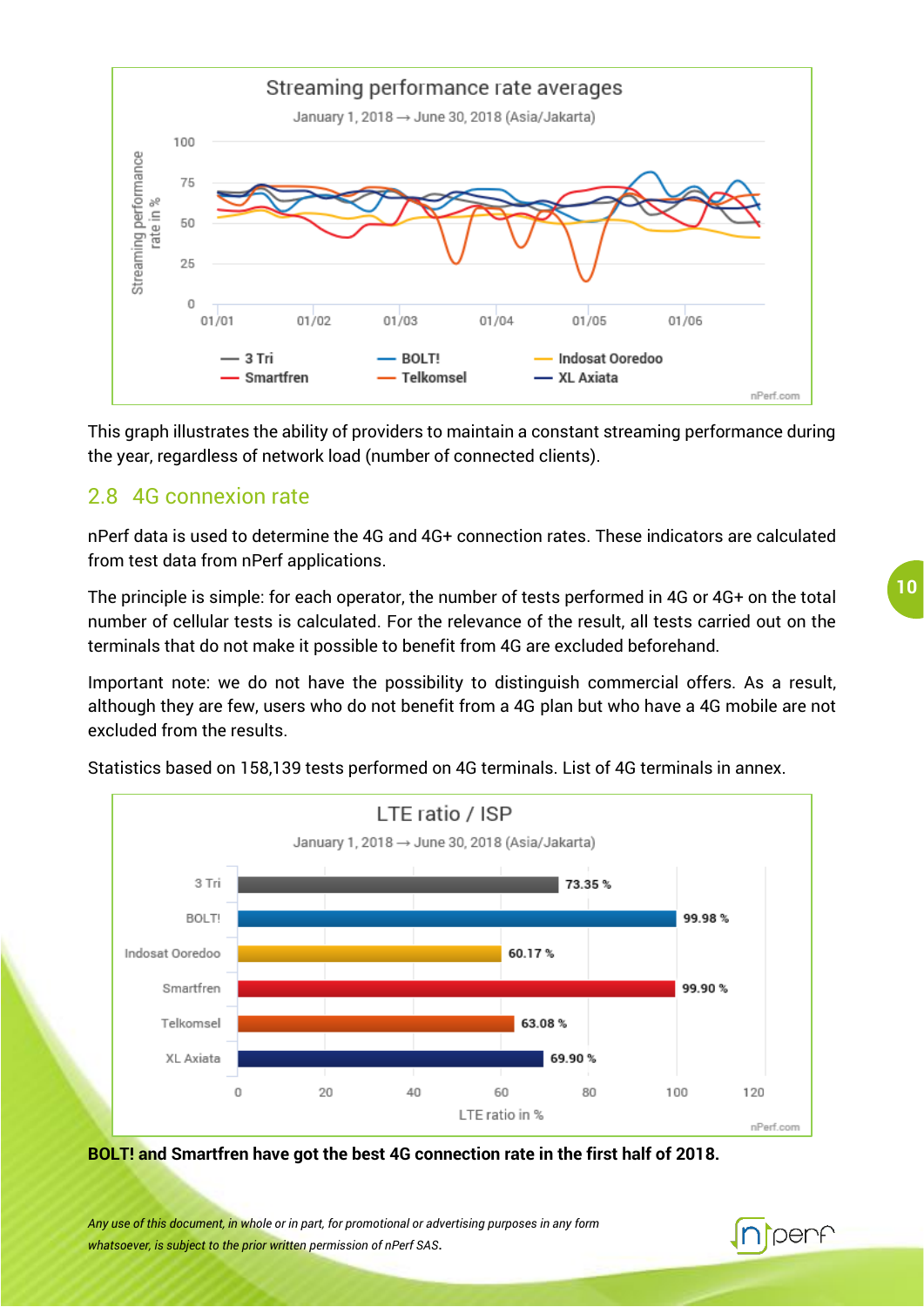

This graph illustrates the evolution of the 4G connection rate throughout the first half of 2018.

#### <span id="page-11-0"></span>2.9 2G/3G/4G nPerf Score

The nPerf score, expressed in nPoints, gives an overall picture of the quality of a connection. It takes into account measured bit rates (2/3 on downloads + 1/3 on uploads), latency and is affected by QoE tests equally (navigation / streaming). The value of the points for the rates and the latency is calculated on a logarithmic scale to better represent the perception that has the user.

Thus, this score reflects the overall quality of the connection **felt by the user**.

Please note that the calculation formula for the score has evolved on January 1, 2018, so it is not possible to compare the nperf scores in this publication with those of the barometers for the previous years.

The results below consider all the previous indicators and therefore all the tests carried out. As technologies are grouped together, the proportion of tests in different technologies strongly impacts this global trend. This shows a general ranking of providers for the whole of Indonesia.

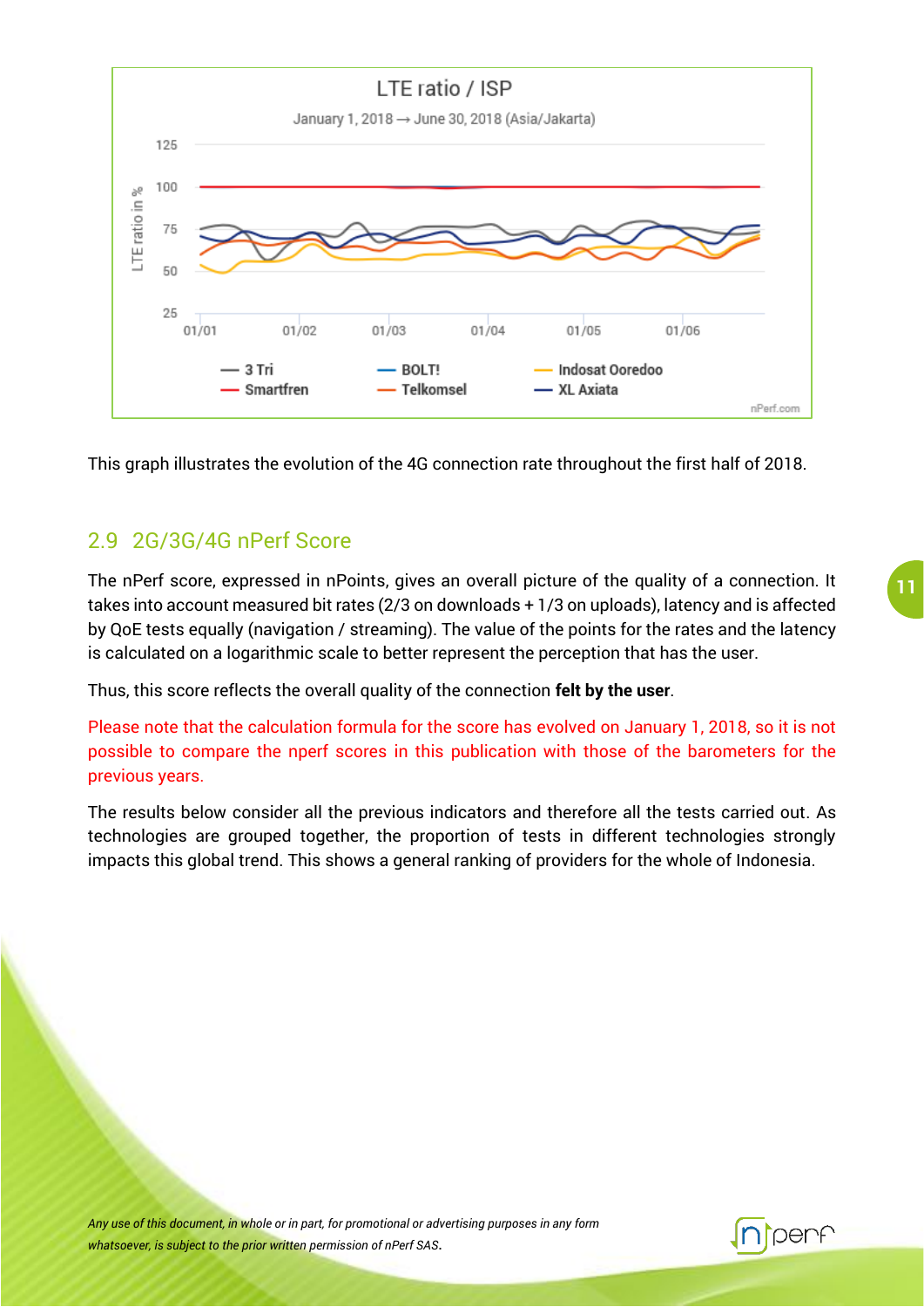

*The highest value is the best.*

# **The best mobile network in H1 2018 :**

#### **Smartfren has provided the best mobile Internet services in the first half of 2018.**

**Thanks to the nPerf application, find this global indicator directly on your smartphone or tablet via the « Compare » function at the end of the full test. It is updated in real time over 14 rolling days.**



Evolution of the overall average score throughout the first half of 2018. Looking at the trends of the last 2 months, we can predict a good competition next semester !

*Any use of this document, in whole or in part, for promotional or advertising purposes in any form whatsoever, is subject to the prior written permission of nPerf SAS*.

### penf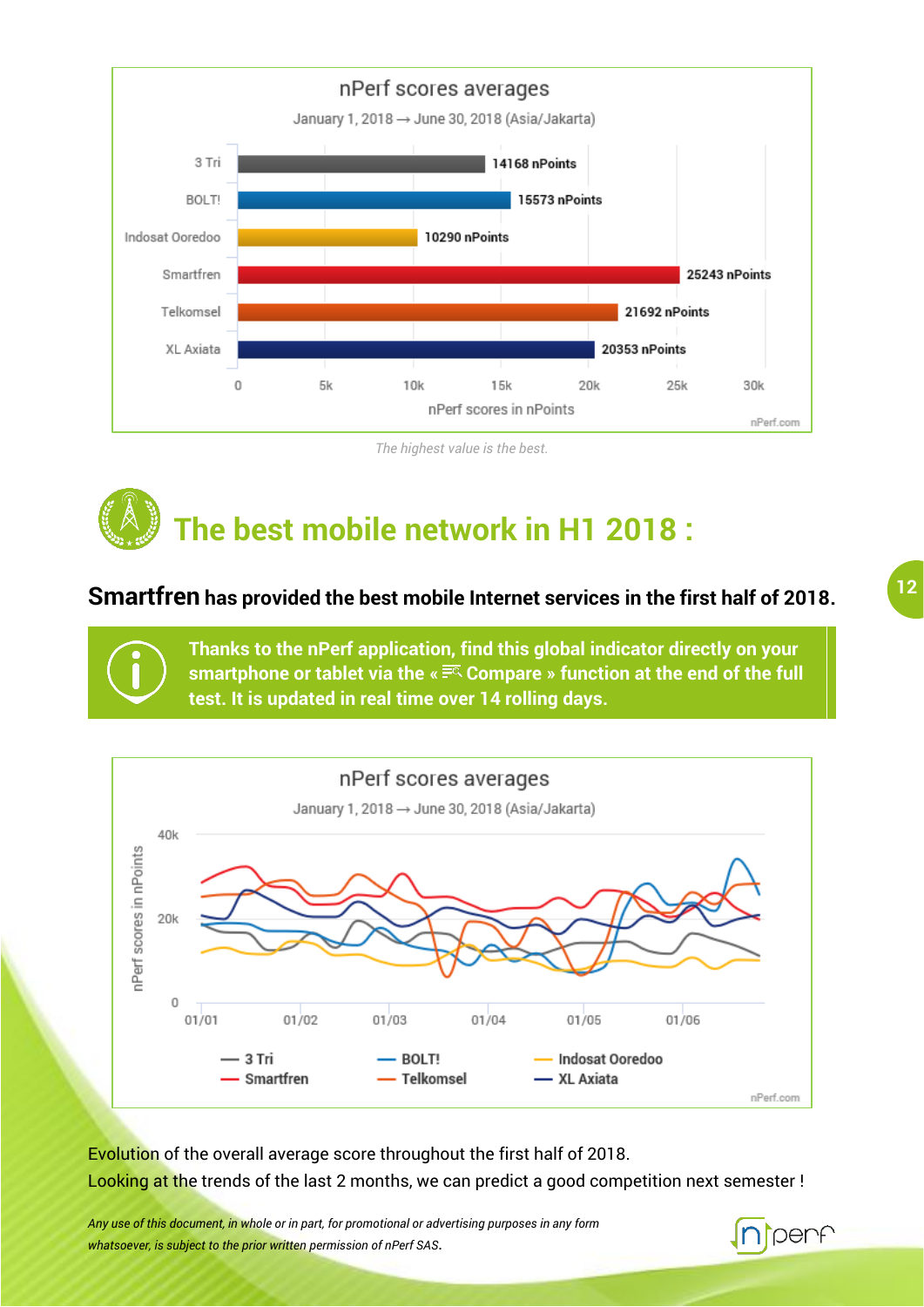### <span id="page-13-0"></span>**3 You too, participate in the nPerf panel!**

To participate in the panel, simply use the nPerf application, available for free on the Apple AppStore for iPhone and iPad, on Google Play for Android devices and on the Windows Store for Windows 10 Mobile phones.

| <b>Download the nPerf App</b> |                           |  |  |
|-------------------------------|---------------------------|--|--|
| Android                       | http://android.nperf.com/ |  |  |
| i0S                           | http://ios.nperf.com/     |  |  |
| <b>Windows Phone</b>          | http://wp.nperf.com/      |  |  |

Also participate in the Fixed Connections Barometer panel by testing your DSL, cable or fiber optic connection at [www.nPerf.com.](http://www.nperf.com/)

### <span id="page-13-1"></span>**4 Custom analysis & contact**

Do you need further study or want to get the raw data, punctually or automatically, to compile it yourself?

You can contact nPerf via [www.nPerf.com](http://www.nperf.com/) "Contact Us" section or directly from the mobile app.

**Phone contact: +33 482 53 34 11**

**Address: nPerf SAS, 87 rue de Sèze, 69006 LYON, France**

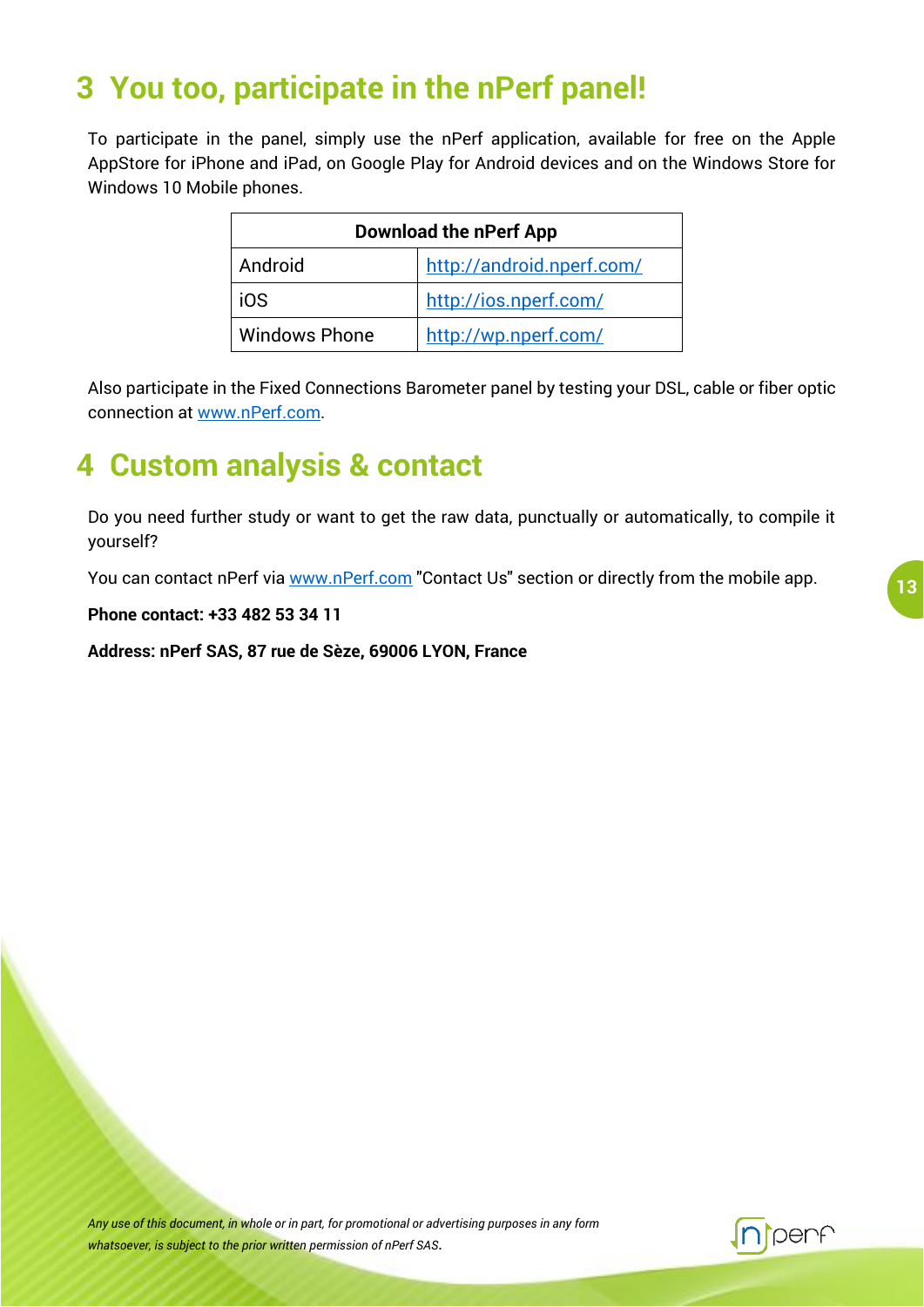### <span id="page-14-0"></span>**5 Annexes**

#### <span id="page-14-1"></span>5.1 Methodology

#### <span id="page-14-2"></span>5.1.1 The panel

nPerf offers a free application for testing the quality of the Internet connection, downloadable on Android, iOS (Apple) and Windows Phone mobile devices.

Everyone is free to use this app to measure the quality of their mobile connection. All users of the nPerf application form the panel of this study.

Thus, the nPerf study is based on the tens of thousands of tests carried out each month exclusively by the operators' end customers., making it the "crowdsourcing" study with the largest panel in Indonesia.

#### <span id="page-14-3"></span>5.1.2 Definitions and goals

#### 5.1.2.1 Success rate

The success rate of access to a mobile network is calculated by dividing the number of successful attempts by the total number of attempts made.

#### 5.1.2.2 Speed and latency tests

The purpose of the nPerf Speed Test is to measure the maximum capacity of the connection in terms of bit rate and latency.

To achieve this, nPerf simultaneously establishes multiple connections to saturate the bandwidth to accurately measure it.

The speed measurements thus reflect **the maximum capacity** of the connection. This rate may not be representative of the user experience experienced during normal use of the Internet because it is measured only on nPerf servers.

The user experience will be measured by quality of service (QoS) tests.

#### 5.1.2.3 nPerf servers

To ensure maximum user bandwidth at all times, nPerf relies on a network of servers dedicated to this task.

These servers are located with hosts in Indonesia and abroad. nPerf has also installed dedicated servers directly at Indonesia providers Smartfren and Bolt! to maximize measurement reliability. The other providers are invited to contact us to setup a free nPerf server in their network.

The total bandwidth available for Indonesia is greater than 6 Gb/s.

#### 5.1.2.4 The browsing test

The browsing test allows the user to accurately measure the loading time of the 5 websites most frequented by Indonesian Internet users (YouTube is excluded from this test as it is subject to the following test).

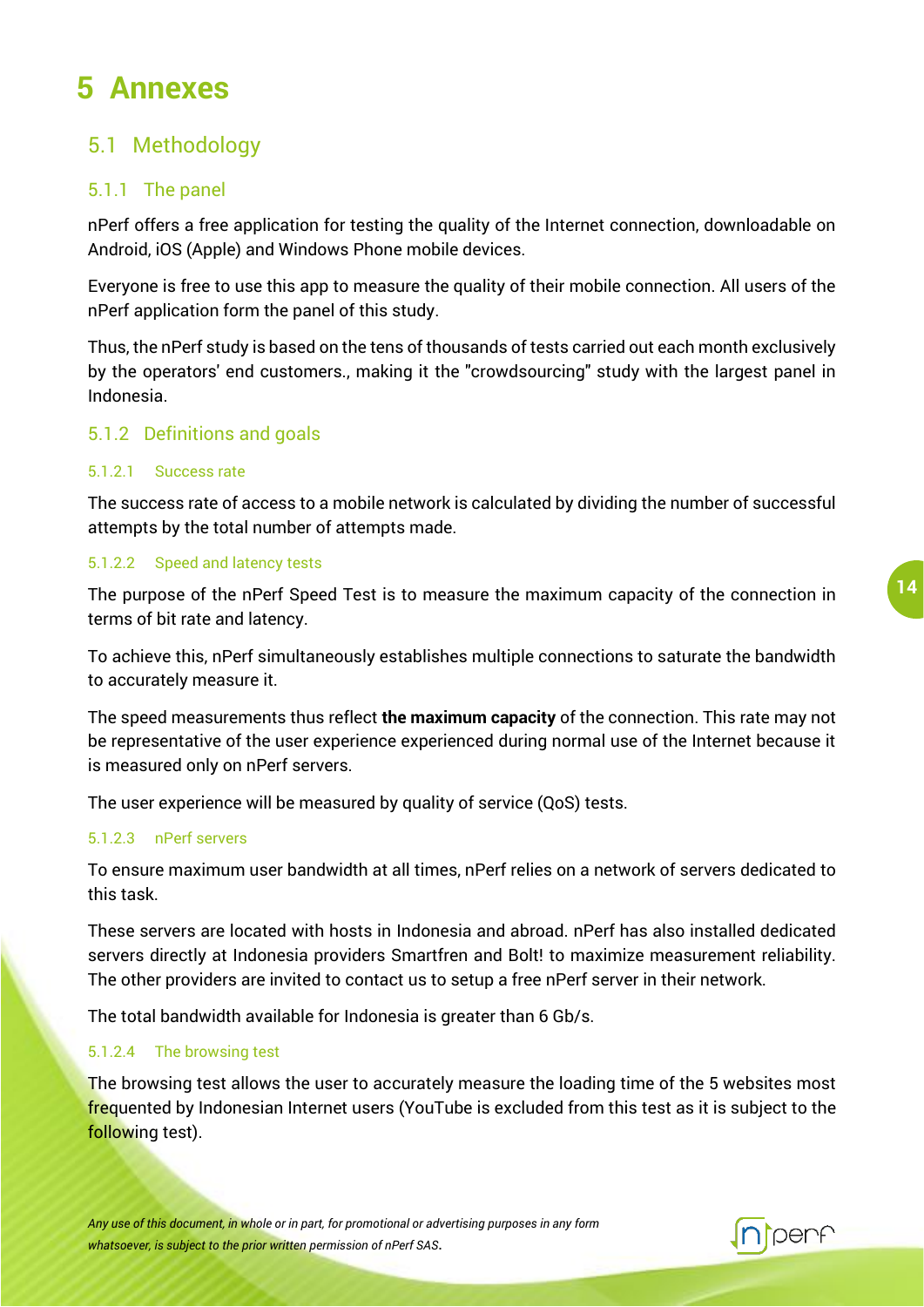This indicator reflects the quality of navigation perceived by the user. It can however be negatively impacted by the performance of the terminal used, especially if it is old.

It is calculated considering the loading time of the page. A page loaded in 10 seconds or more gets a 0% performance rate and a page loaded instantly gets a performance rate of 100%. For example, a page loaded in 2 seconds will get a performance rate of 80%.

#### 5.1.2.5 YouTube streaming test

The goal of the streaming test is to measure the quality of video viewing on the most popular streaming platform in Indonesia and around the world: YouTube.

It operates under conditions similar to the direct use of YouTube and therefore takes into account the quality of the network between the user and the YouTube servers.

It is calculated considering all the time required to load the video (before or during playback). If the ratio between the duration of the video and the overall reading time (reading + loading) tends to 1 then the performance index will tend towards 100%. And conversely, the more the ratio moves away from 1, the more the index will tend towards 0%.

#### <span id="page-15-0"></span>5.1.3 Filtering of test results

The results obtained are subject to automatic and manual checks to avoid duplication and to rule out possible abusive or fraudulent use (massive tests, robots ...). The exclusive nPerf algorithm retains only the relevant tests, thus eliminating biases related to the overrepresentation of certain terminals, users or test locations.

The results are classified by provider. The results for each provider include the tests performed on the partner networks (roaming, pooling).

In order not to introduce any bias related to the capabilities of the terminals, only the tests carried out on the 4G compatible terminals are retained. The exhaustive list is provided in the appendix.

#### <span id="page-15-1"></span>5.1.4 Modification of the methodology in 2018

As of January 1, 2018, the formula for calculating the nPerf score evolves to better represent the user's feeling. The new formula takes into account latency and gives more importance to upload and user experience (browsing, streaming). This new formula is applied to all tests carried out from January 1, 2018.

The new scores thus calculated are not comparable with those for previous years.